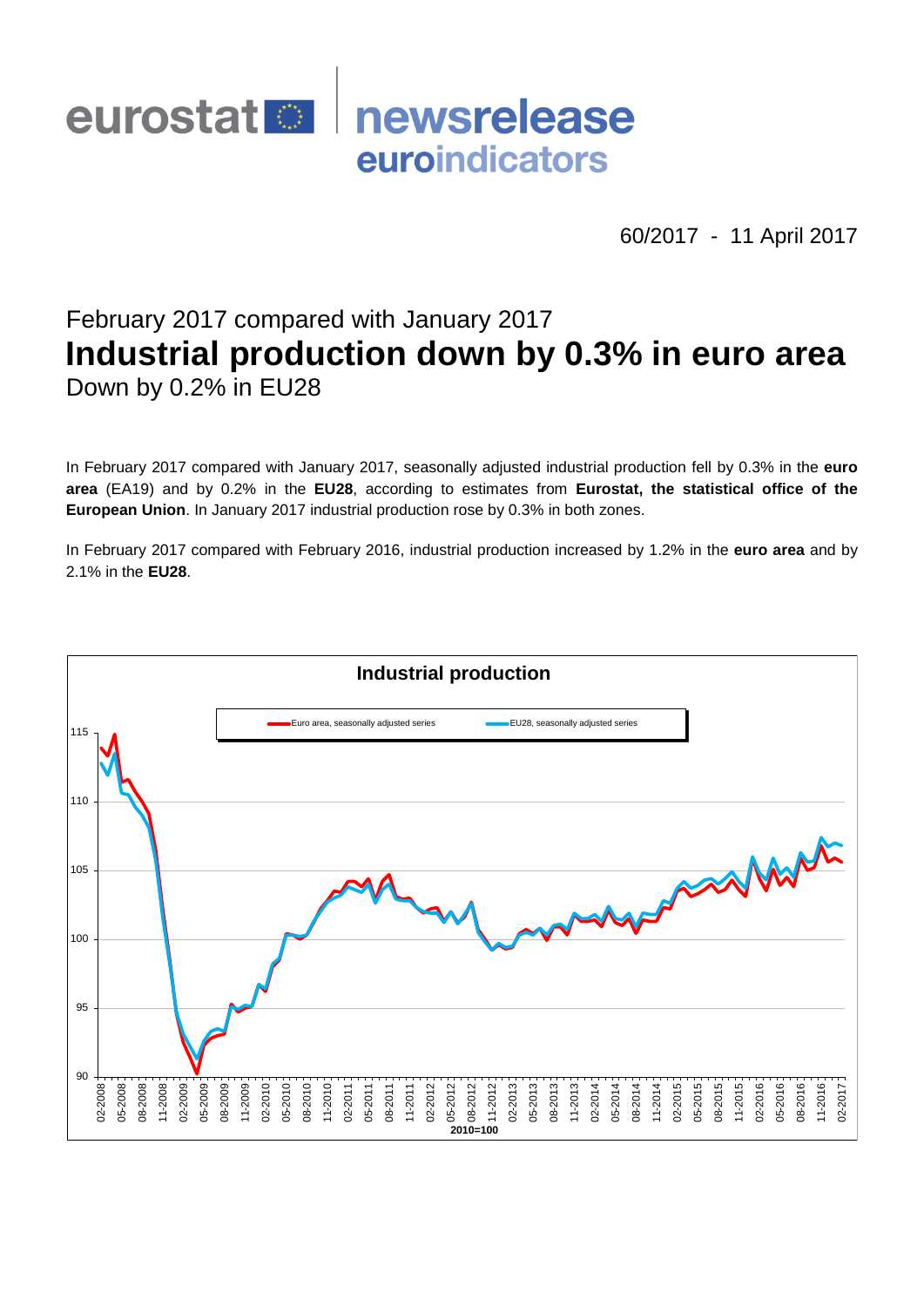## **Monthly comparison by main industrial grouping and by Member State**

The decrease of 0.3% in industrial production in the **euro area** in February 2017, compared with January 2017, is due to production of energy falling by 4.7% and non-durable consumer goods by 1.1%. Production of durable consumer goods remained stable, while capital goods rose by 0.9% and intermediate goods by 1.0%.

In the **EU28**, the decrease of 0.2% is due to production of energy falling by 3.9% and non-durable consumer goods by 0.9%, while production of durable consumer goods rose by 0.4% and both capital goods and intermediate goods by 0.8%.

Among Member States for which data are available, the largest decreases in industrial production were registered in **Ireland** (-15.5%), **France** (-1.6%) and **Croatia** (-1.5%), and the highest increases in **Bulgaria** and **Slovenia**  (both +3.6%), **Hungary** (+3.4%) and **Latvia** (+3.2%).

### **Annual comparison by main industrial grouping and by Member State**

The increase of 1.2% in industrial production in the **euro area** in February 2017, compared with February 2016, is due to production of energy rising by 2.4%, both intermediate goods and durable consumer goods by 2.0% and capital goods by 1.2%, while production of non-durable consumer goods fell by 2.4%.

In the **EU28**, the increase of 2.1% is due to production of capital goods rising by 2.5%, durable consumer goods by 2.4%, intermediate goods by 2.3% and energy by 1.9%, while production of non-durable consumer goods fell by 1.5%.

Among Member States for which data are available, the highest increases in industrial production were registered in **Greece** (+11.2%), **Latvia** (+10.6%) and **Estonia** (+9.0%), while decreases were observed in **Ireland** (-10.0%) and **France** (-0.8%).

#### Geographical information

The **euro area** (EA19) includes Belgium, Germany, Estonia, Ireland, Greece, Spain, France, Italy, Cyprus, Latvia, Lithuania, Luxembourg, Malta, the Netherlands, Austria, Portugal, Slovenia, Slovakia and Finland.

The **European Union** (EU28) includes Belgium, Bulgaria, the Czech Republic, Denmark, Germany, Estonia, Ireland, Greece, Spain, France, Croatia, Italy, Cyprus, Latvia, Lithuania, Luxembourg, Hungary, Malta, the Netherlands, Austria, Poland, Portugal, Romania, Slovenia, Slovakia, Finland, Sweden and the United Kingdom.

#### Methods and definitions

The **index of industrial production** measures the evolution of the volume of production for industry excluding construction, based on data adjusted for calendar and seasonal effects.

**Seasonally adjusted** euro area and EU series are calculated by aggregating the seasonally adjusted national data. Eurostat carries out the seasonal adjustment of the data for those countries that do not adjust their data for seasonal effects.

Total industry covers [NACE rev.2](http://ec.europa.eu/eurostat/ramon/nomenclatures/index.cfm?TargetUrl=LST_NOM_DTL&StrNom=NACE_REV2&StrLanguageCode=EN&IntPcKey=&StrLayoutCode=HIERARCHIC) sections B to D. Missing observations from Member States for recent months are estimated for the calculation of the euro area and the EU aggregates.

#### Revisions and timetable

Compared with data issued in the News Release [42/2017](http://ec.europa.eu/eurostat/documents/2995521/7905964/4-14032017-AP-EN.pdf/1af6bea4-62cc-4479-8e25-33686bc43caa) of 14 March 2017, the monthly percentage change for January 2017 has been revised from +0.9% to +0.3% in the euro area and from +0.5% to +0.3% in the EU28. The annual percentage change has been revised from +0.6% to +0.2% in the euro area and from +1.3% to +1.2% in the EU28.

#### For more information

Eurosta[t database section](http://ec.europa.eu/eurostat/web/short-term-business-statistics/data/database) on short-term business statistics Eurosta[t Statistics Explained article](http://ec.europa.eu/eurostat/statistics-explained/index.php/Industrial_production_(volume)_index_overview) on the industrial production index Th[e weights of the Member States](https://circabc.europa.eu/w/browse/5e6d1e48-056c-4c6a-8278-3ab138bcf575) in the EU and euro area aggregates (See file EU-28\_EA-19\_NEWS\_RELEASE\_WEIGHTINGS\_2010) Eurostat €-indicator[s release calendar](http://ec.europa.eu/eurostat/news/release-calendar)

#### Issued by: **Eurostat Press Office**

#### **Vincent BOURGEAIS Tel: +352-4301-33 444 [eurostat-pressoffice@ec.europa.eu](mailto:eurostat-pressoffice@ec.europa.eu)**

For further information on data:

**Marko CIP Tel: +352-4301-34 858 [marko.cip@ec.europa.eu](mailto:marko.cip@ec.europa.eu)**

**Media requests**: Eurostat media support / Tel: +352-4301-33 408 / [eurostat-mediasupport@ec.europa.eu](mailto:eurostat-mediasupport@ec.europa.eu)

**Example 2** [EurostatStatistics](http://www.facebook.com/EurostatStatistics) **EXAMPLE 2009** [ec.europa.eu/eurostat/](http://ec.europa.eu/eurostat/) **EXAMPLE 2009** [@EU\\_Eurostat](http://twitter.com/EU_Eurostat)

ec.europa.eu/eurostat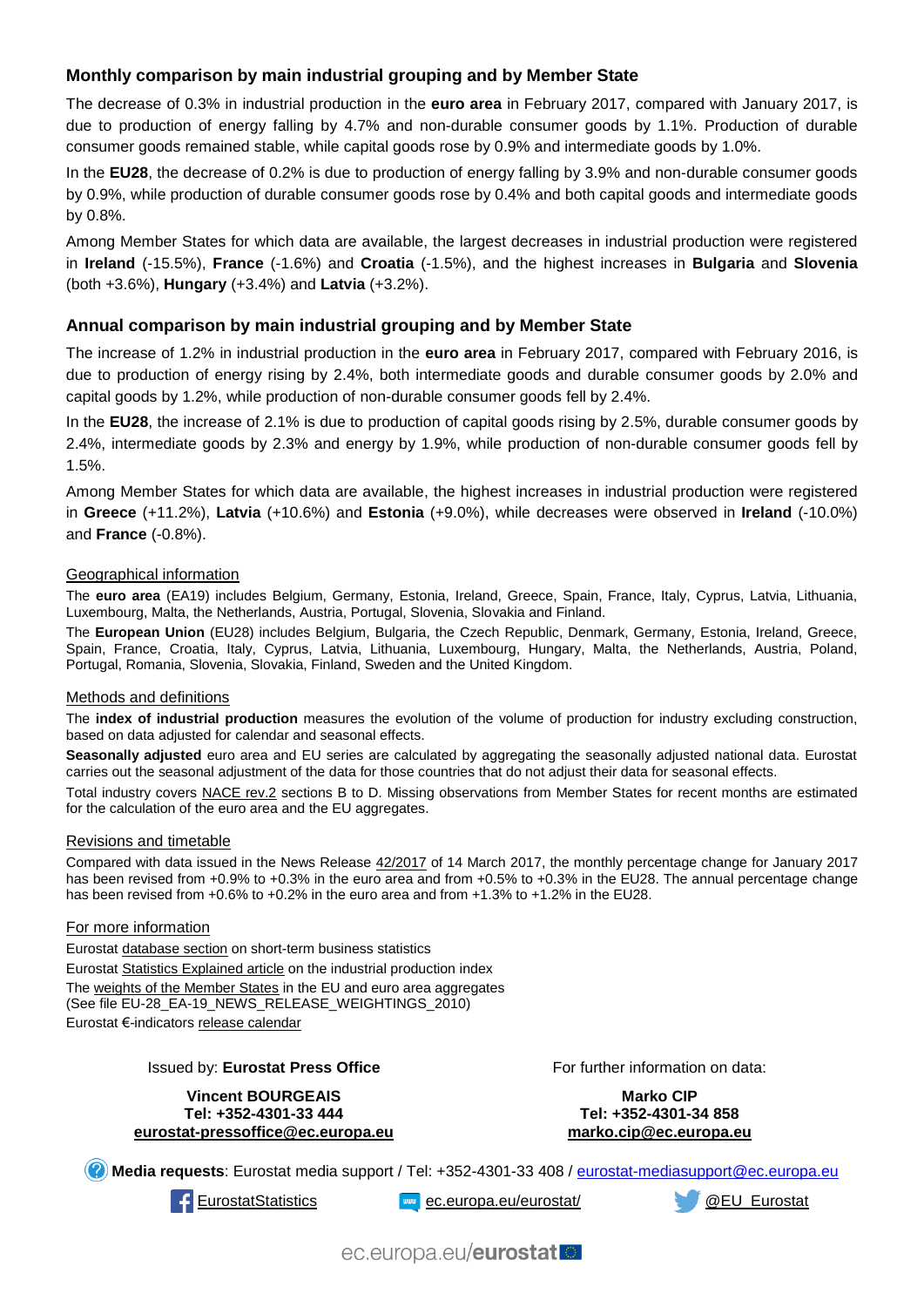## **Industrial production**

% change compared with previous month\*

|                            | Sep-16 | <b>Oct-16</b> | <b>Nov-16</b> | <b>Dec-16</b> | $Jan-17$ | Feb-17 |  |
|----------------------------|--------|---------------|---------------|---------------|----------|--------|--|
| <b>EA19</b>                |        |               |               |               |          |        |  |
| Total industry             | $-0.8$ | 0.2           | 1.5           | $-1.1$        | 0.3      | $-0.3$ |  |
| Intermediate goods         | $-0.6$ | $-0.2$        | 2.0           | $-0.1$        | $-0.8$   | 1.0    |  |
| Energy                     | $-0.1$ | 1.0           | 1.2           | $-1.1$        | 2.0      | $-4.7$ |  |
| Capital goods              | $-2.2$ | 1.3           | 0.3           | $-2.7$        | 1.6      | 0.9    |  |
| Durable consumer goods     | $-5.9$ | 1.2           | 0.6           | 3.4           | $-1.1$   | 0.0    |  |
| Non-durable consumer goods | $-0.1$ | $-1.0$        | 1.9           | $-0.4$        | $-1.1$   | $-1.1$ |  |
| <b>EU28</b>                |        |               |               |               |          |        |  |
| Total industry             | $-0.7$ | 0.1           | 1.6           | $-0.7$        | 0.3      | $-0.2$ |  |
| Intermediate goods         | 0.0    | $-0.3$        | 1.9           | 0.3           | $-0.7$   | 0.8    |  |
| Energy                     | $-0.7$ | 0.3           | 1.9           | $-1.2$        | 2.1      | $-3.9$ |  |
| Capital goods              | $-1.8$ | 0.8           | 0.3           | $-1.7$        | 1.6      | 0.8    |  |
| Durable consumer goods     | $-4.1$ | 0.9           | 0.6           | 3.1           | $-1.4$   | 0.4    |  |
| Non-durable consumer goods | $-0.7$ | $-0.3$        | 2.0           | $-0.1$        | $-1.5$   | $-0.9$ |  |

The source dataset is availabl[e here.](http://appsso.eurostat.ec.europa.eu/nui/show.do?query=BOOKMARK_DS-069583_QID_-53045BCF_UID_-3F171EB0&layout=TIME,C,X,0;GEO,L,Y,0;NACE_R2,L,Y,1;INDIC_BT,L,Z,0;S_ADJ,L,Z,1;UNIT,L,Z,2;INDICATORS,C,Z,3;&zSelection=DS-069583UNIT,PCH_PRE;DS-069583S_ADJ,SCA;DS-069583INDIC_BT,PROD;DS-069583INDICATORS,OBS_FLAG;&rankName1=UNIT_1_2_-1_2&rankName2=INDIC-BT_1_2_-1_2&rankName3=INDICATORS_1_2_-1_2&rankName4=S-ADJ_1_2_-1_2&rankName5=TIME_1_0_0_0&rankName6=GEO_1_0_0_1&rankName7=NACE-R2_1_2_1_1&sortR=ASC_-1_FIRST&sortC=ASC_-1_FIRST&rStp=&cStp=&rDCh=&cDCh=&rDM=true&cDM=true&footnes=false&empty=false&wai=false&time_mode=ROLLING&time_most_recent=true&lang=EN&cfo=%23%23%23%2C%23%23%23.%23%23%23)

| <b>Total industry</b> | Sep-16 | <b>Oct-16</b> | <b>Nov-16</b> | <b>Dec-16</b> | <b>Jan-17</b> | Feb-17  |
|-----------------------|--------|---------------|---------------|---------------|---------------|---------|
| <b>EA19</b>           | $-0.8$ | 0.2           | 1.5           | $-1.1$        | 0.3           | $-0.3$  |
| <b>EU28</b>           | $-0.7$ | 0.1           | 1.6           | $-0.7$        | 0.3           | $-0.2$  |
| <b>Belgium</b>        | $-2.7$ | 0.9           | 1.3           | 4.1           | $-4.9$        | ÷.      |
| <b>Bulgaria</b>       | 1.2    | $-1.1$        | 1.0           | 1.7           | $-3.1$        | 3.6     |
| <b>Czech Republic</b> | $-1.6$ | $-0.3$        | 1.8           | $-2.0$        | 3.9           | 0.7     |
| <b>Denmark</b>        | $-7.6$ | 10.0          | 1.4           | 0.9           | $-4.2$        | 1.7     |
| Germany               | $-1.4$ | 0.4           | 0.4           | $-2.4$        | 2.4           | 0.8     |
| <b>Estonia</b>        | 3.4    | 0.4           | 1.4           | $-1.2$        | 0.4           | 2.4     |
| Ireland               | 6.3    | $-2.1$        | 14.3          | $-9.7$        | 3.4           | $-15.5$ |
| Greece                | $-2.2$ | 4.9           | $-1.1$        | 2.7           | 2.4           | $-0.5$  |
| Spain                 | $-1.2$ | 0.2           | 1.6           | $-0.4$        | 0.4           | $-0.3$  |
| <b>France</b>         | $-1.8$ | 0.1           | 2.4           | $-1.2$        | $-0.2$        | $-1.6$  |
| Croatia               | 2.6    | 1.7           | 2.7           | 3.9           | $-6.8$        | $-1.5$  |
| <b>Italy</b>          | $-0.8$ | 0.0           | 0.7           | 1.5           | $-2.3$        | 1.0     |
| <b>Cyprus</b>         | $-1.5$ | 2.3           | $-0.4$        | 2.7           | 0.2           | ÷       |
| Latvia                | 1.8    | 2.7           | 2.7           | 0.2           | $-2.7$        | 3.2     |
| Lithuania             | 4.1    | 0.2           | 0.6           | 1.2           | 0.4           | $1.1$   |
| Luxembourg            | 2.7    | $-3.2$        | $-2.1$        | 6.5           | $-9.2$        |         |
| Hungary               | $-2.9$ | 2.3           | 0.9           | 0.4           | 0.0           | 3.4     |
| <b>Malta</b>          | 0.9    | $-2.2$        | 2.6           | 1.8           | $-1.1$        | $1.2$   |
| <b>Netherlands</b>    | 1.6    | $-1.3$        | 3.3           | 0.1           | $-1.5$        | $-0.5$  |
| <b>Austria</b>        | $-0.2$ | 1.0           | 1.4           | $-1.0$        | $-1.2$        | ÷       |
| Poland                | $-0.2$ | $-0.9$        | 2.0           | 1.6           | 0.0           | 0.6     |
| Portugal              | $-2.6$ | 2.8           | $-0.7$        | 0.2           | 0.0           | $-0.3$  |
| Romania               | 0.8    | $-0.8$        | 1.0           | 1.6           | $-0.3$        | 0.6     |
| Slovenia              | 1.6    | $-0.8$        | 1.2           | 1.5           | $-2.5$        | 3.6     |
| <b>Slovakia</b>       | $-0.7$ | 0.1           | 0.7           | 1.2           | 0.7           |         |
| <b>Finland</b>        | 2.9    | 0.2           | 0.3           | $-0.8$        | 0.0           | $-0.3$  |
| <b>Sweden</b>         | 7.7    | $-2.3$        | 1.3           | $-0.7$        | 2.6           | 0.1     |
| <b>United Kingdom</b> | $-0.3$ | $-1.2$        | 2.3           | 0.9           | $-0.3$        | $-0.7$  |
| Norway                | $-5.1$ | 9.7           | 0.4           | $-2.3$        | 3.5           | $-0.5$  |

Calendar and seasonally adjusted

: Data not available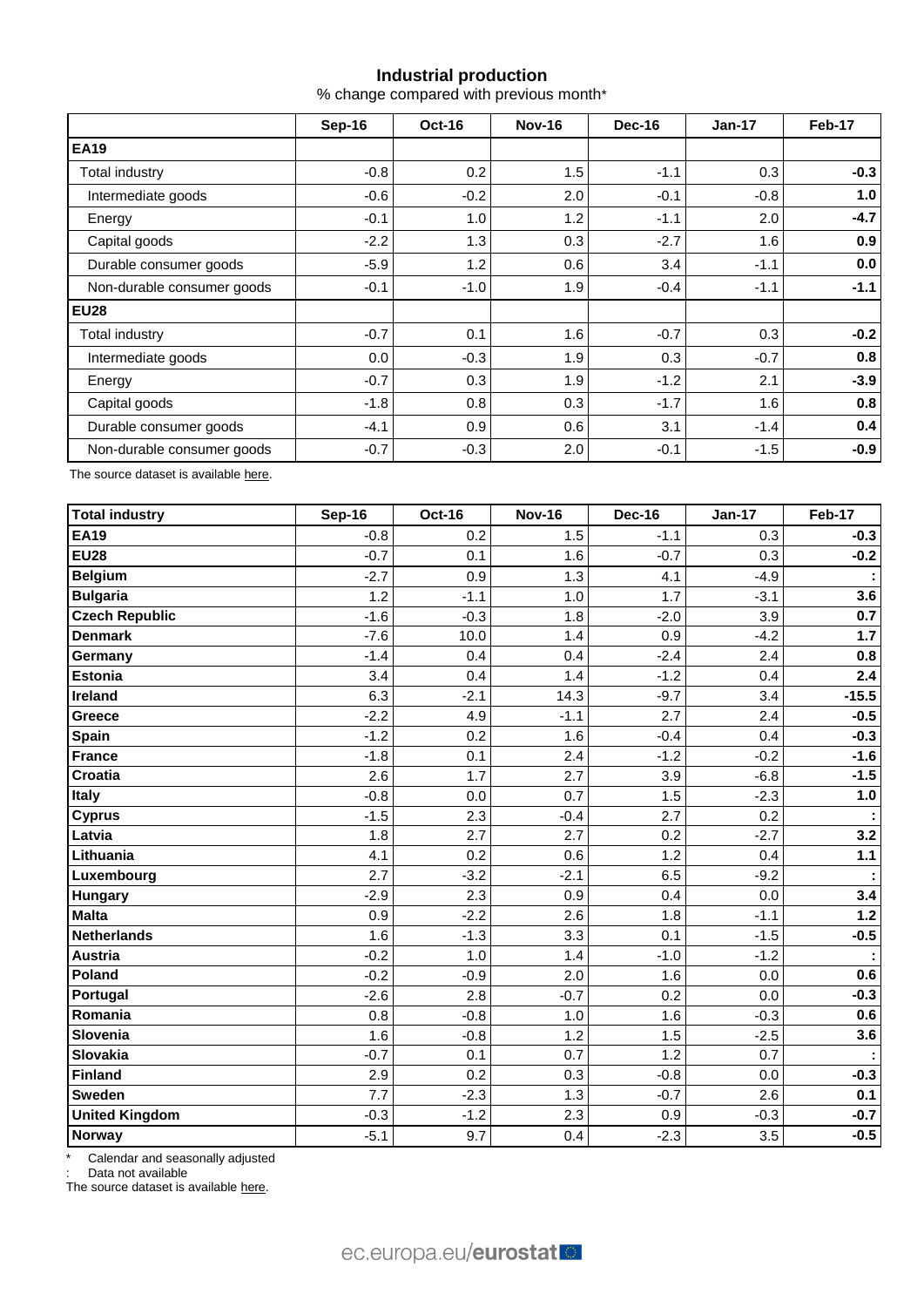## **Industrial production**

% change compared with same month of the previous year\*

|                            | Sep-16 | Oct-16 | <b>Nov-16</b>    | Dec-16 | $Jan-17$ | Feb-17 |  |
|----------------------------|--------|--------|------------------|--------|----------|--------|--|
| <b>EA19</b>                |        |        |                  |        |          |        |  |
| Total industry             | 1.3    | 0.8    | 3.3 <sub>2</sub> | 2.7    | 0.2      | $1.2$  |  |
| Intermediate goods         | 1.4    | 0.9    | 3.0              | 3.7    | 0.7      | 2.0    |  |
| Energy                     | 1.4    | 2.0    | 6.2              | 7.4    | 7.8      | 2.4    |  |
| Capital goods              | 1.2    | 1.2    | 3.3              | 0.5    | $-1.7$   | $1.2$  |  |
| Durable consumer goods     | $-0.4$ | $-1.8$ | 0.0              | 4.9    | 1.1      | 2.0    |  |
| Non-durable consumer goods | 1.4    | $-0.5$ | 2.8              | 1.5    | $-3.0$   | $-2.4$ |  |
| <b>EU28</b>                |        |        |                  |        |          |        |  |
| Total industry             | 1.2    | 0.6    | 3.2              | 3.5    | 1.2      | 2.1    |  |
| Intermediate goods         | 1.7    | 0.8    | 3.1              | 4.9    | 1.6      | 2.3    |  |
| Energy                     | 0.2    | $-0.1$ | 4.9              | 6.2    | 6.6      | 1.9    |  |
| Capital goods              | 1.3    | 1.2    | 3.0 <sub>2</sub> | 1.7    | 0.1      | 2.5    |  |
| Durable consumer goods     | 0.7    | 0.0    | 1.0              | 5.3    | 1.7      | 2.4    |  |
| Non-durable consumer goods | 0.6    | $-0.4$ | 3.2              | 2.3    | $-2.0$   | $-1.5$ |  |

The source dataset is availabl[e here.](http://appsso.eurostat.ec.europa.eu/nui/show.do?query=BOOKMARK_DS-069583_QID_-628F3FF0_UID_-3F171EB0&layout=TIME,C,X,0;GEO,L,Y,0;NACE_R2,L,Y,1;INDIC_BT,L,Z,0;S_ADJ,L,Z,1;UNIT,L,Z,2;INDICATORS,C,Z,3;&zSelection=DS-069583UNIT,PCH_PRE;DS-069583S_ADJ,SCA;DS-069583INDIC_BT,PROD;DS-069583INDICATORS,OBS_FLAG;&rankName1=UNIT_1_2_-1_2&rankName2=INDIC-BT_1_2_-1_2&rankName3=INDICATORS_1_2_-1_2&rankName4=S-ADJ_1_2_-1_2&rankName5=TIME_1_0_0_0&rankName6=GEO_1_0_0_1&rankName7=NACE-R2_1_2_1_1&sortR=ASC_-1_FIRST&sortC=ASC_-1_FIRST&rStp=&cStp=&rDCh=&cDCh=&rDM=true&cDM=true&footnes=false&empty=false&wai=false&time_mode=ROLLING&time_most_recent=true&lang=EN&cfo=%23%23%23%2C%23%23%23.%23%23%23)

| <b>Total industry</b> | <b>Sep-16</b> | <b>Oct-16</b> | <b>Nov-16</b> | <b>Dec-16</b> | <b>Jan-17</b> | <b>Feb-17</b>    |
|-----------------------|---------------|---------------|---------------|---------------|---------------|------------------|
| <b>EA19</b>           | 1.3           | 0.8           | 3.3           | 2.7           | 0.2           | $1.2$            |
| <b>EU28</b>           | 1.2           | 0.6           | 3.2           | 3.5           | 1.2           | 2.1              |
| <b>Belgium</b>        | 1.9           | 2.2           | 1.6           | 10.5          | $-1.7$        |                  |
| <b>Bulgaria</b>       | 5.2           | 2.6           | 3.6           | 5.8           | $-0.9$        | 5.0              |
| <b>Czech Republic</b> | 2.8           | 0.7           | 4.5           | 2.7           | 5.0           | 6.7              |
| <b>Denmark</b>        | $-3.2$        | 7.7           | 11.3          | 9.7           | 0.7           | 3.9              |
| Germany               | 1.5           | 1.7           | 2.4           | 0.0           | $-0.3$        | 1.6              |
| <b>Estonia</b>        | 5.1           | 4.5           | 9.2           | 9.5           | 6.9           | 9.0              |
| <b>Ireland</b>        | $-0.4$        | $-4.7$        | 13.3          | 0.8           | $-8.5$        | $-10.0$          |
| Greece                | $-0.1$        | 7.2           | 2.2           | 2.7           | 7.3           | 11.2             |
| Spain                 | 0.2           | 0.1           | 3.3           | 2.2           | 2.8           | 2.5              |
| <b>France</b>         | $-1.3$        | $-2.1$        | 2.2           | 1.1           | 0.5           | $-0.8$           |
| Croatia               | 1.9           | 1.7           | 7.2           | 14.9          | 4.0           | 2.4              |
| <b>Italy</b>          | 1.9           | 1.2           | 3.2           | 7.1           | $-0.2$        | 1.9              |
| <b>Cyprus</b>         | 3.2           | 7.8           | 4.2           | 8.9           | 7.1           |                  |
| Latvia                | 2.4           | 6.9           | 11.2          | 11.5          | 4.7           | 10.6             |
| Lithuania             | 8.2           | 1.1           | 2.5           | 6.0           | 6.9           | 5.8              |
| Luxembourg            | 2.9           | $-3.8$        | $-9.0$        | 2.5           | $-11.8$       |                  |
| <b>Hungary</b>        | $-3.6$        | $-1.8$        | 0.7           | 1.8           | 1.6           | 7.0              |
| <b>Malta</b>          | $-1.4$        | $-6.6$        | $-0.3$        | 3.1           | 5.8           | 4.6              |
| <b>Netherlands</b>    | 5.4           | 1.7           | 6.4           | 8.1           | 4.4           | 2.9              |
| <b>Austria</b>        | 1.9           | 2.1           | 4.4           | 4.5           | $-0.1$        |                  |
| Poland                | 3.3           | 0.8           | 3.1           | 4.5           | 4.3           | 4.9              |
| Portugal              | 0.3           | $-0.9$        | 2.1           | 4.9           | 3.8           | 2.0              |
| Romania               | 3.5           | 2.0           | 2.9           | 5.8           | 5.5           | $\overline{5.7}$ |
| Slovenia              | 8.0           | 7.1           | 8.1           | 11.4          | 1.7           | 7.5              |
| <b>Slovakia</b>       | 4.1           | 3.4           | 3.1           | 5.8           | 7.6           |                  |
| <b>Finland</b>        | 2.9           | 3.7           | 4.2           | 1.1           | 2.6           | 0.2              |
| <b>Sweden</b>         | 1.6           | $-1.2$        | 0.3           | 0.5           | 3.4           | 3.3              |
| <b>United Kingdom</b> | 0.3           | $-1.4$        | 2.2           | 7.3           | 4.8           | 3.9              |
| <b>Norway</b>         | $-12.5$       | 0.7           | 1.3           | $-1.5$        | 1.3           | $1.2$            |

\* Calendar adjusted

: Data not available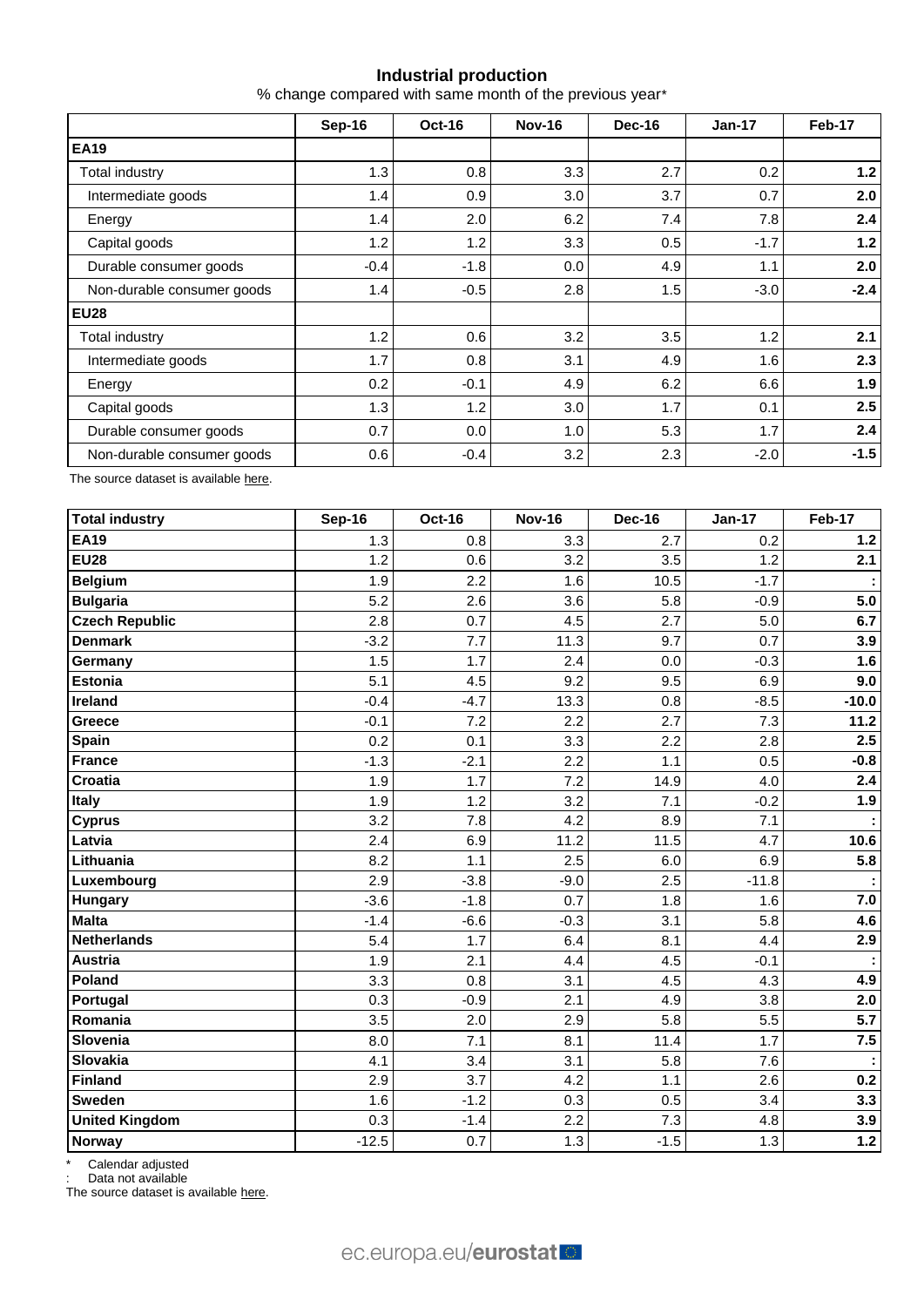### **Production indices for total industry, calendar and seasonally adjusted** (base year 2010)

|                       | 02/16 | 03/16 | 04/16 | 05/16 | 06/16 | 07/16 | 08/16 | 09/16 | 10/16 | 11/16 | 12/16 | 01/17 | 02/17 |
|-----------------------|-------|-------|-------|-------|-------|-------|-------|-------|-------|-------|-------|-------|-------|
| <b>EA19</b>           | 104.4 | 103.5 | 105.1 | 103.9 | 104.5 | 103.8 | 105.9 | 105.0 | 105.2 | 106.8 | 105.6 | 105.9 | 105.6 |
| <b>EU28</b>           | 104.8 | 104.3 | 105.9 | 104.7 | 105.2 | 104.5 | 106.3 | 105.6 | 105.7 | 107.4 | 106.7 | 107.0 | 106.8 |
| <b>Belgium</b>        | 108.4 | 107.7 | 108.3 | 106.0 | 107.7 | 110.8 | 110.0 | 107.0 | 108.0 | 109.4 | 113.9 | 108.3 |       |
| <b>Bulgaria</b>       | 112.4 | 112.4 | 111.0 | 111.1 | 114.1 | 112.9 | 112.9 | 114.2 | 113.0 | 114.1 | 116.0 | 112.4 | 116.5 |
| <b>Czech Republic</b> | 116.9 | 118.7 | 117.4 | 117.3 | 120.0 | 108.5 | 121.5 | 119.6 | 119.3 | 121.4 | 119.0 | 123.7 | 124.6 |
| <b>Denmark</b>        | 106.2 | 106.0 | 107.4 | 107.6 | 107.3 | 109.7 | 108.7 | 100.4 | 110.4 | 112.0 | 113.0 | 108.2 | 110.0 |
| Germany               | 110.1 | 109.2 | 110.1 | 108.8 | 110.1 | 108.1 | 111.7 | 110.1 | 110.5 | 110.9 | 108.2 | 110.8 | 111.7 |
| <b>Estonia</b>        | 131.4 | 128.2 | 134.2 | 130.7 | 130.3 | 134.1 | 133.9 | 138.5 | 139.0 | 140.9 | 139.2 | 139.8 | 143.1 |
| Ireland               | 156.2 | 133.6 | 161.1 | 153.4 | 159.3 | 167.7 | 149.9 | 159.4 | 156.1 | 178.5 | 161.1 | 166.5 | 140.7 |
| Greece                | 87.2  | 87.2  | 90.9  | 87.2  | 90.7  | 90.8  | 91.1  | 89.1  | 93.5  | 92.5  | 95.0  | 97.3  | 96.8  |
| Spain                 | 94.9  | 96.1  | 95.9  | 95.3  | 95.4  | 95.2  | 97.1  | 95.9  | 96.1  | 97.6  | 97.2  | 97.6  | 97.3  |
| <b>France</b>         | 100.7 | 100.5 | 101.4 | 101.2 | 100.3 | 99.5  | 102.3 | 100.5 | 100.6 | 103.0 | 101.8 | 101.6 | 100.0 |
| Croatia               | 97.5  | 101.4 | 98.5  | 97.7  | 98.3  | 98.0  | 97.6  | 100.1 | 101.8 | 104.5 | 108.6 | 101.2 | 99.7  |
| <b>Italy</b>          | 92.8  | 92.8  | 93.4  | 92.8  | 92.4  | 93.1  | 94.8  | 94.0  | 94.0  | 94.7  | 96.1  | 93.9  | 94.8  |
| <b>Cyprus</b>         | 78.5  | 79.1  | 80.3  | 78.3  | 80.6  | 80.6  | 80.4  | 79.2  | 81.0  | 80.7  | 82.9  | 83.1  |       |
| Latvia                | 118.9 | 122.1 | 120.8 | 124.0 | 125.3 | 123.2 | 121.3 | 123.5 | 126.8 | 130.2 | 130.5 | 127.0 | 131.1 |
| Lithuania             | 122.7 | 120.9 | 118.3 | 121.0 | 121.0 | 122.5 | 120.6 | 125.6 | 125.9 | 126.7 | 128.2 | 128.7 | 130.1 |
| Luxembourg            | 100.8 | 101.4 | 97.8  | 98.3  | 99.8  | 99.1  | 96.1  | 98.7  | 95.5  | 93.5  | 99.6  | 90.4  |       |
| Hungary               | 119.6 | 117.8 | 125.0 | 124.2 | 121.2 | 121.1 | 122.8 | 119.3 | 122.0 | 123.1 | 123.6 | 123.6 | 127.8 |
| <b>Malta</b>          | 95.8  | 95.2  | 96.5  | 96.6  | 96.0  | 95.8  | 97.0  | 97.9  | 95.7  | 98.2  | 100.0 | 98.9  | 100.1 |
| <b>Netherlands</b>    | 93.5  | 95.0  | 96.4  | 92.7  | 93.4  | 91.7  | 95.1  | 96.6  | 95.3  | 98.4  | 98.5  | 97.0  | 96.5  |
| <b>Austria</b>        | 112.2 | 112.2 | 112.8 | 113.2 | 112.1 | 111.8 | 113.4 | 113.2 | 114.3 | 115.9 | 114.7 | 113.3 |       |
| Poland                | 122.2 | 121.0 | 123.9 | 122.6 | 123.5 | 121.5 | 124.0 | 123.8 | 122.7 | 125.2 | 127.2 | 127.2 | 128.0 |
| Portugal              | 96.3  | 95.1  | 100.7 | 96.9  | 98.7  | 98.1  | 99.1  | 96.5  | 99.2  | 98.5  | 98.7  | 98.7  | 98.4  |
| Romania               | 130.5 | 131.5 | 134.3 | 128.6 | 131.4 | 132.5 | 133.7 | 134.8 | 133.7 | 135.1 | 137.3 | 136.9 | 137.7 |
| Slovenia              | 111.5 | 111.5 | 112.1 | 113.0 | 113.5 | 114.7 | 114.3 | 116.1 | 115.2 | 116.6 | 118.3 | 115.3 | 119.4 |
| Slovakia              | 137.5 | 134.9 | 138.5 | 138.7 | 138.9 | 117.0 | 141.4 | 140.4 | 140.6 | 141.6 | 143.3 | 144.3 |       |
| <b>Finland</b>        | 95.1  | 93.0  | 94.7  | 95.3  | 96.3  | 96.9  | 93.3  | 96.0  | 96.2  | 96.5  | 95.7  | 95.7  | 95.4  |
| <b>Sweden</b>         | 98.6  | 99.3  | 99.4  | 96.8  | 95.8  | 97.2  | 93.6  | 100.8 | 98.5  | 99.8  | 99.1  | 101.7 | 101.8 |
| <b>United Kingdom</b> | 98.0  | 98.5  | 100.8 | 100.2 | 100.2 | 100.3 | 100.1 | 99.8  | 98.6  | 100.9 | 101.8 | 101.5 | 100.8 |
| <b>Norway</b>         | 97.2  | 97.0  | 97.9  | 97.5  | 93.7  | 97.7  | 93.3  | 88.5  | 97.1  | 97.5  | 95.3  | 98.6  | 98.1  |

: Data not available